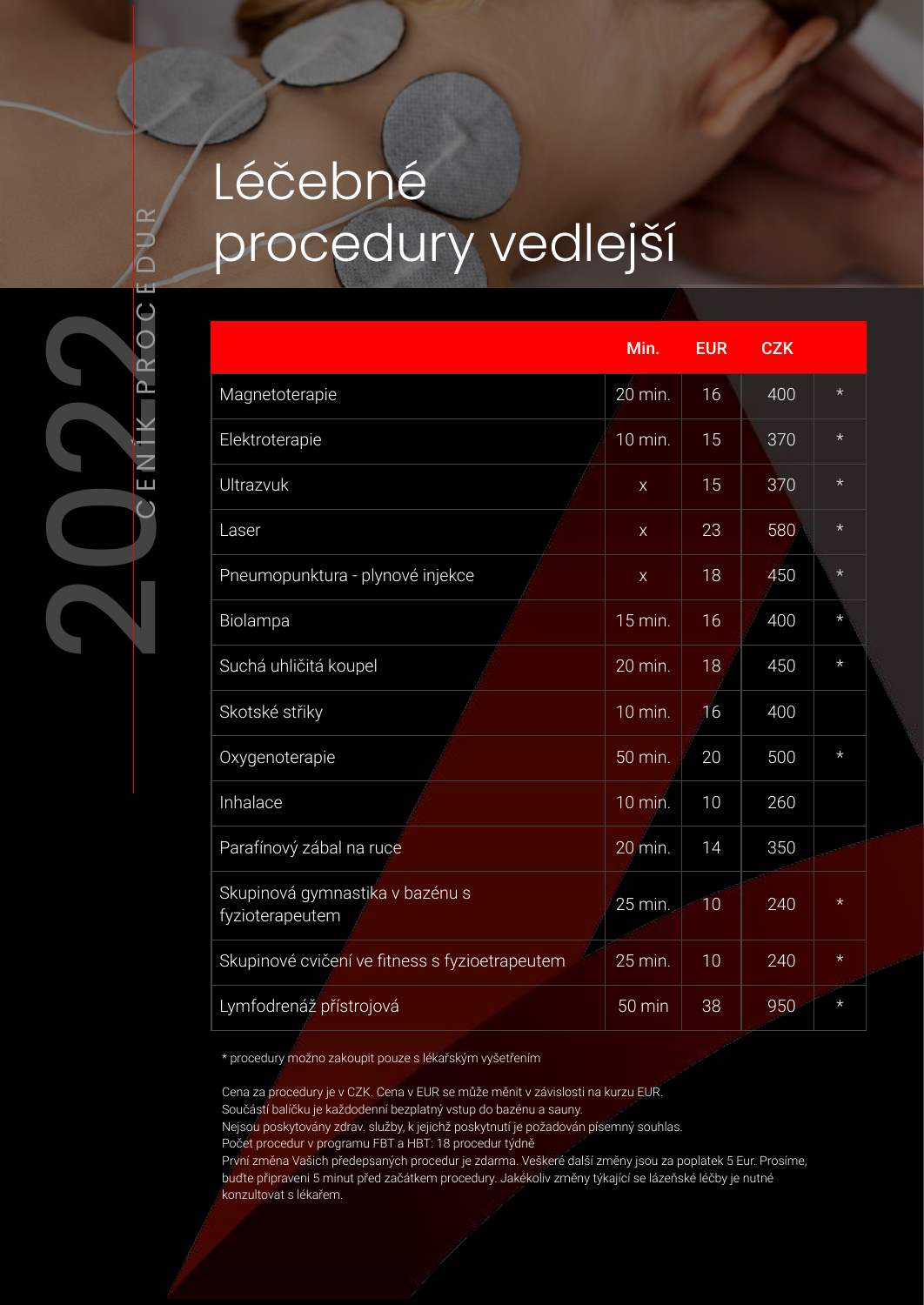## Secondary treatment procedures

|                                                        | Min.             | <b>EUR</b> | <b>CZK</b> |         |
|--------------------------------------------------------|------------------|------------|------------|---------|
| Magnetotherapy                                         | 20 min.          | 16         | 400        | $\star$ |
| Electrotherapy                                         | 10 min.          | 15         | 370        | $\star$ |
| Ultrasound                                             | $\mathsf X$      | 15         | 370        | $\star$ |
| Laser                                                  | $\mathsf X$      | 23         | 580        | $\star$ |
| Pneumo puncture - gas injections                       | $\mathsf X$      | 18         | 450        | $\star$ |
| Biolamp                                                | 15 min.          | 16         | 400        | $\star$ |
| Dry carbonic bath                                      | 20 min.          | 18         | 450        | $\star$ |
| Scottish sprays                                        | 10 min.          | 16         | 400        |         |
| Oxygenotherapy                                         | 50 min.          | 20         | 500        | $\star$ |
| Inhalation                                             | 10 min.          | 10         | 260        |         |
| Paraffin hand wrap                                     | 20 min.          | 14         | 350        |         |
| Group gymnastics in the pool with a<br>Physiotherapist | 25 min.          | $-10$      | 240        | $\star$ |
| Group exercise in fitness with a Physiotherapeut       | 25 min.          | 10         | 240        | $\star$ |
| Instrumental lymphatic drainage                        | $50 \text{ min}$ | 38         | 950        | $\star$ |

\* procedures can be purchased only with a medical examination

The price for procedures is in CZK. The price in EUR may vary depending on the EUR exchange rate. The package includes free daily access to the pool and sauna.

They are not provided for health. services for the provision of which written consent is required.

Number of FBT and HBT procedures: 18 procedures per week

The first change to your prescribed procedures is free. All other changes are for a fee of 5 Euros. Please be prepared 5 minutes before the start of the procedure. Any changes regarding the spa treatment are necessary consult a doctor.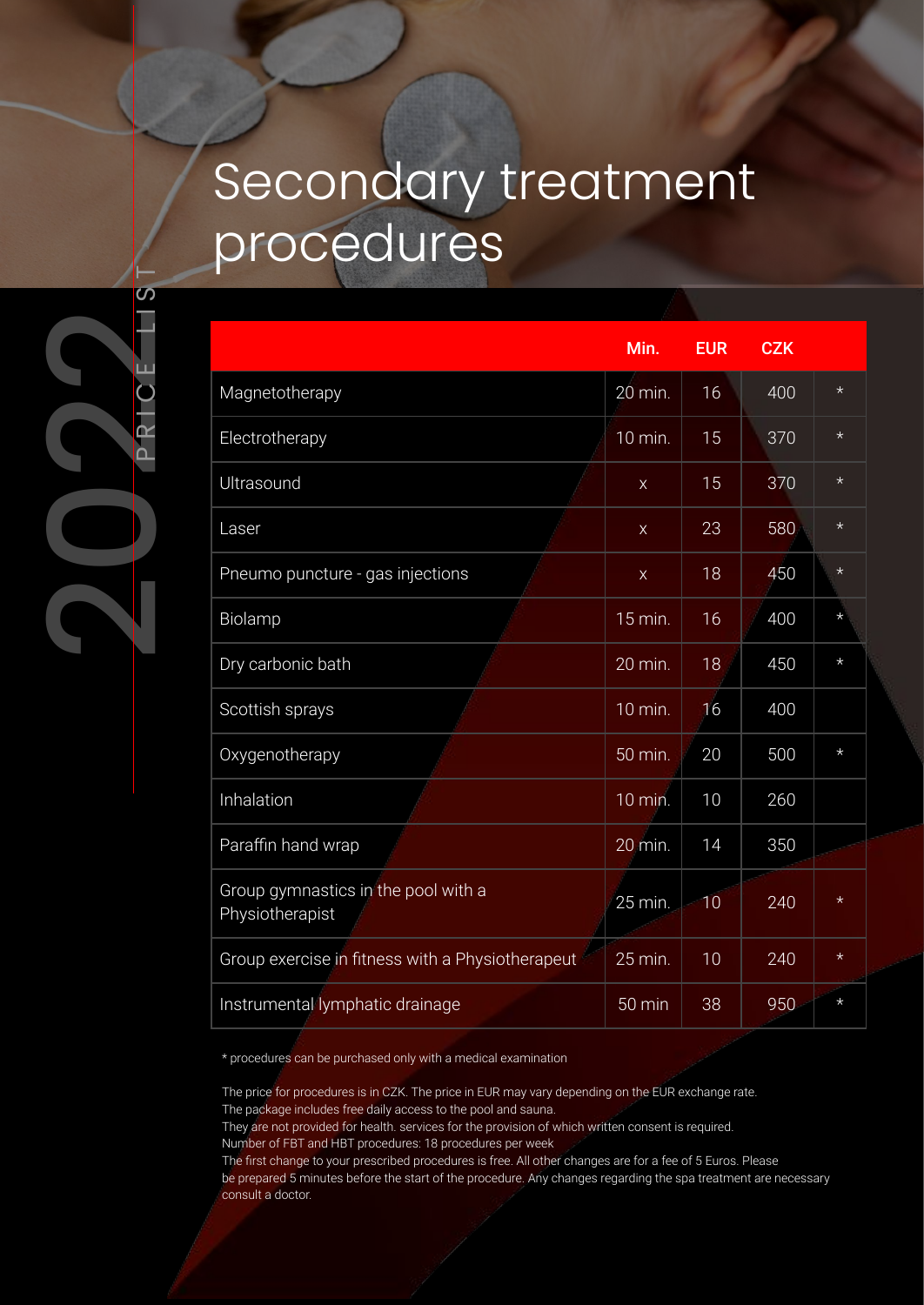## Zusätzliche Anwendungen

|                                                         | Min.                 | <b>EUR</b> | <b>CZK</b> |         |
|---------------------------------------------------------|----------------------|------------|------------|---------|
| Magnet Therapie                                         | 20 min.              | 16         | 400        | $\star$ |
| Elektrotherapie                                         | 10 min.              | 15         | 370        | $\star$ |
| Ultraschall                                             | $\mathsf{X}$         | 15         | 370        | $\star$ |
| Laser                                                   | $\mathsf X$          | 23         | 580        | $\star$ |
| Pneumopunktur - Gasinjektionen                          | $\mathsf X$          | 18         | 450        | $\star$ |
| Biolamp                                                 | $15 \,\mathrm{min.}$ | 16         | 400        | $\star$ |
| Trockenes Kohlensäurebad                                | 20 min.              | 18         | 450        | $\star$ |
| Schottische Sprays                                      | 10 min.              | 16         | 400        |         |
| Sauerstofftherapie                                      | 50 min.              | 20         | 500        | $\star$ |
| Inhalation                                              | 10 min.              | 10         | 260        |         |
| Paraffin Handbandage                                    | 20 min.              | 14         | 350        |         |
| Gruppengymnastik im Pool mit einem<br>Physiotherapeuten | 25 min.              | 10         | 240        | $\star$ |
| Gruppenübung in Fitness mit einem<br>Physiotherapeuten  | 25 min.              | 10         | 240        | $\star$ |
| Instrumentelle Lymphdrainage                            | 50 min               | 38         | 950        | $\star$ |

\* Verfahren können nur mit einer ärztlichen Untersuchung erworben werden

Der Preis für Verfahren ist in CZK. Der Preis in EUR kann je nach EUR-Wechselkurs variieren.

Das Paket beinhaltet den kostenlosen täglichen Zugang zum Pool und zur Sauna.

Sie sind nicht für die Gesundheit vorgesehen. Dienstleistungen, für deren Erbringung eine schriftliche Zustimmung erforderlich ist.

Anzahl der FBT- und HBT-Verfahren: 18 Verfahren pro Woche

Die erste Änderung der geplanten Kuranwendungen ist kostenlos. Alle anderen Änderungen erfolgen gegen Gebühr von 5 Eur. Bitte seien Sie hier fünf Minuten vor Beginn Ihrer Behandlung. Alle Änderungen bezüglich die Kuranwendungen sollten mit dem Arzt besprochen werden.